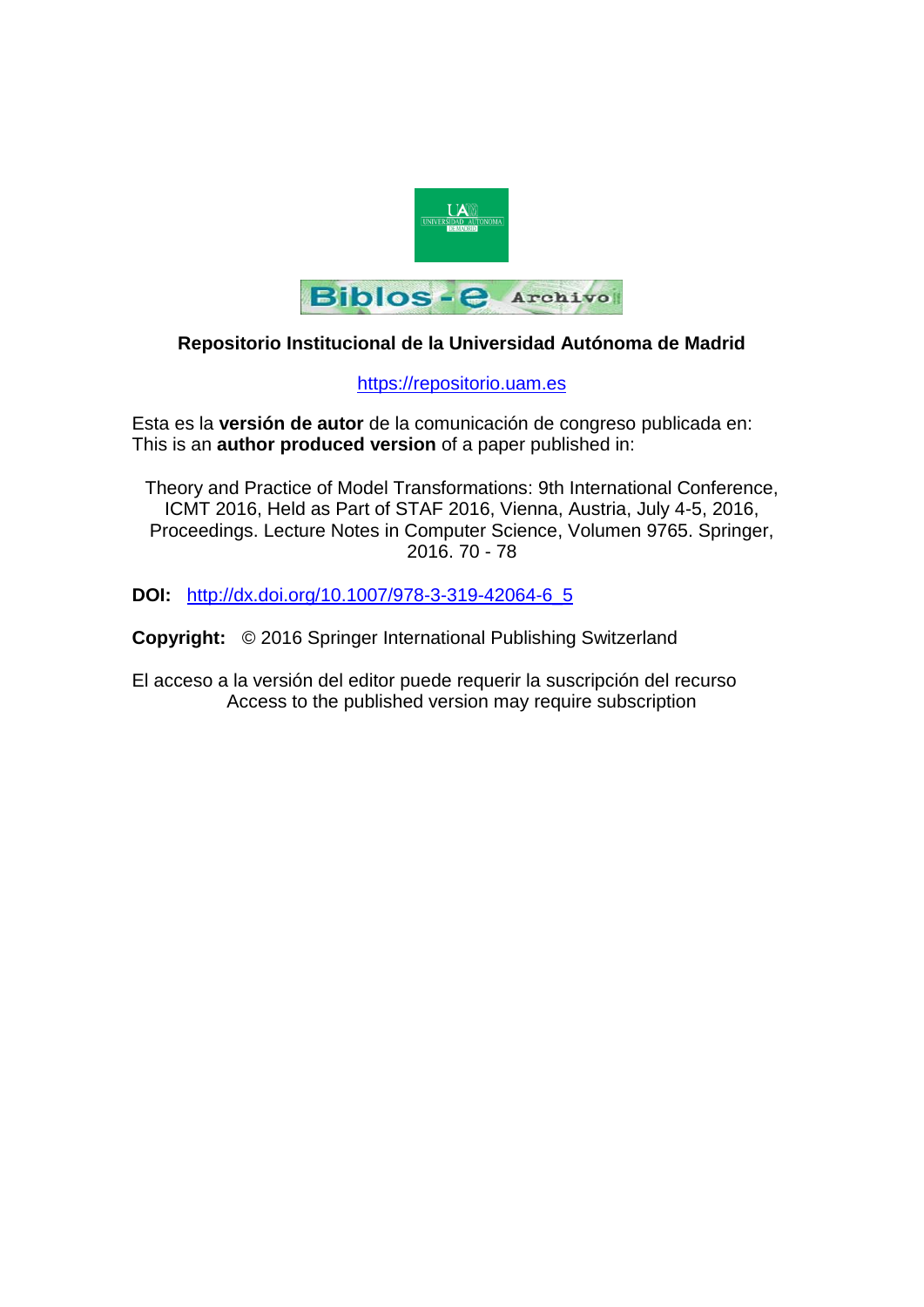# Using ATL transformation services in the MDEForge collaborative modeling platform

Juri Di Rocco<sup>1</sup>, Davide Di Ruscio<sup>1</sup>, Alfonso Pierantonio<sup>13</sup>, Jesús Sánchez Cuadrado<sup>2</sup>, Juan de Lara<sup>2</sup>, Esther Guerra<sup>2</sup>

<sup>1</sup> University of L'Aquila (Italy) - name.surname@univaq.it

<sup>2</sup> Universidad Autónoma de Madrid (Spain) - name.surname@uam.es

<sup>3</sup> Mälardalen University, Västerås (Sweden) - name.surname@mdh.se

Abstract. In the last years, the increasing complexity of Model-Driven Engineering (MDE) tools and techniques has led to higher demands in terms of computation, interoperability, and configuration management. Harnessing the softwareas-a-service (SaaS) paradigm and shifting applications from local, mono-core implementations to cloud-based architectures is key to enhance scalability and flexibility. To this end, we propose *MDEForge*: an extensible, collaborative modeling platform that provides remote model management facilities and prevents the user from focussing on time-consuming, and less creative procedures. This demo paper illustrates the extensibility of MDEForge by integrating ATL services for the remote execution, automated testing, and static analysis of ATL transformations. The usefulness of their employment under the SaaS paradigm is demonstrated with a case-study showing a wide range of new application possibilities.

## 1 Introduction

Modeling and model management tools are commonly distributed as software packages that need to be downloaded and installed on client machines, and often on top of complex development IDEs, e.g., Eclipse<sup>4</sup>. Given the non-trivial implicit and explicit interdependencies of such tools, this can often be a burden, particularly for non-technical stakeholders (e.g., domain experts) with average IT skills. Moreover, the increasing complexity of the systems to be built and their high demands in terms of computation, memory and storage, requires more scalable and flexible MDE techniques.

A first attempt to deal with such challenges is the Modeling as a Service (MaaS) initiative [\[6\]](#page-7-0), which proposed the idea of deploying and executing MDE services over the Internet. This is aligned with the software as-a-service (SaaS) paradigm, since consumers do not manage the underlying cloud infrastructure and deal mostly with enduser systems. Even though there are different projects (e.g., the EU MONDO project<sup>5</sup>) and approaches [\[1](#page-7-1)[,9\]](#page-7-2) related to the adoption of cloud infrastructures for MDE, the area is still at its infancy. In [\[4\]](#page-7-3), MDEForge was proposed as an extensible platform enabling the adoption of model management tools as SaaS: advanced functionalities like unmanaged clustering of large metamodel repositories [\[3\]](#page-7-4), and automated chaining of model transformations [\[5\]](#page-7-5), are already part of the core services.

<sup>4</sup> <http://www.eclipse.org>

<sup>5</sup> <http://www.mondo-project.org/>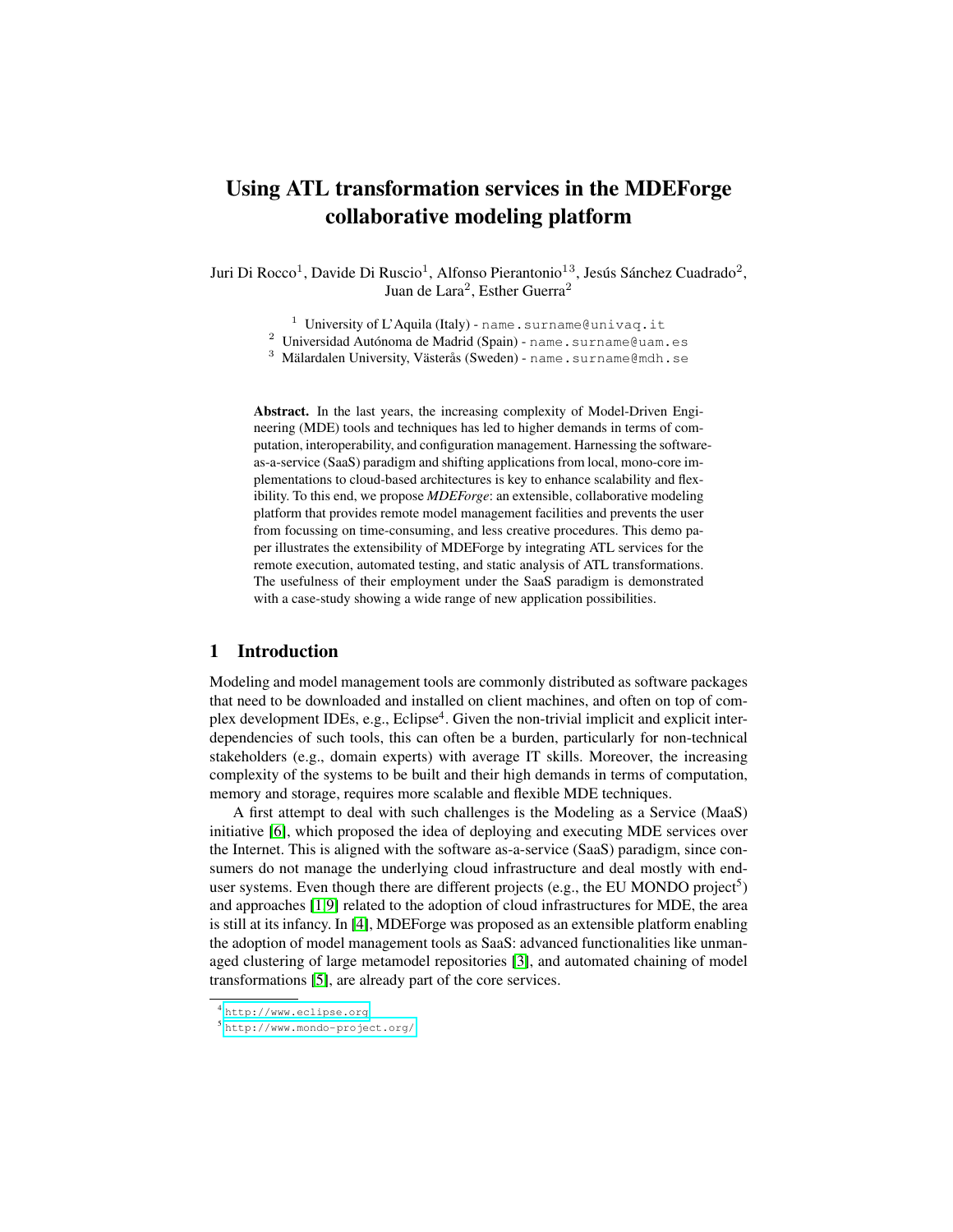In this demo paper, we show how MDEForge has been extended to enable the remote execution and analysis of ATL transformations, their automated testing and static analysis. Section [2](#page-2-0) presents an overview of MDEForge and its core services. The next section introduces the developed extensions to support ATL transformations. Section [4](#page-5-0) presents how to use such services in practice by exploiting both the Web access and REST APIs. Finally, Section [5](#page-7-6) draws conclusions and outlines future developments. Additional resources about this demo paper are available on line<sup>6</sup>.

## <span id="page-2-0"></span>2 MDEForge

MDEForge is an extensible online modeling platform specifically conceived to foster a community-based modeling repository, which underpins the development, analysis and reuse of modeling artifacts. The MDEForge platform consists



<span id="page-2-1"></span>Fig. 1. Overview of the MDEForge architecture

of a number of services that can be used by means of both Web-based and programmatic interfaces (APIs) that enable their adoption as SaaS (see Fig. [1\)](#page-2-1). Core services are provided to manage users and modeling artifacts, e.g., models, and metamodels. Resembling functionalities of desktop IDEs, like Eclipse, registered users have the possibility to create modeling artifacts and organize them in projects that are, in turn, contained in workspaces. Projects and artifacts can be shared with users of the same system installation. Next, we describe the most relevant MDEForge services, shown in Fig. [2.](#page-3-0)

*CRUDArtifactService.* It permits to create, update, query, and delete artifacts in the repository. An abstract implementation of the service is provided in order to have a default and common behavior, which can be parametrized by exploiting Java generics to handle specific kinds of artifacts (e.g., models, metamodels, and transformations).

*CRUDRelationService.* This service permits representing in a *megamodel* all the artifacts stored in the repository together with the relations among them. For instance, for each stored model in the repository, a conformance relation element exists in the megamodel to refer the corresponding metamodel. Similarly to *CRUDArtifactService*, a generic implementation of *CRUDRelationService* is given, which is then specialized to manage specific relations such as conformance (between models and metamodels) and domain conformance (between model transformations and corresponding metamodels).

*UserService.* This service provides authentication and authorization functionalities and underpins the management of workspaces, projects, and shared artifacts.

*WorkspaceService.* It provides CRUD operations to manage user workspaces, which are used to organize projects and artifacts.

*ProjectService.* It provides CRUD operations to manage projects with different kinds of artifacts. Differently to workspaces, projects can be shared between several users.

*GridFileMediaService.* In MDEForge we have defined a common layer to handle physical files. *GridFileMediaService* provides a set of functions that take as input artifacts and retrieve physical paths, input/output streams, etc.

<sup>6</sup> <http://www.di.univaq.it/diruscio/ICMT2016-MDEForge-tool-demo-accompanying.pdf>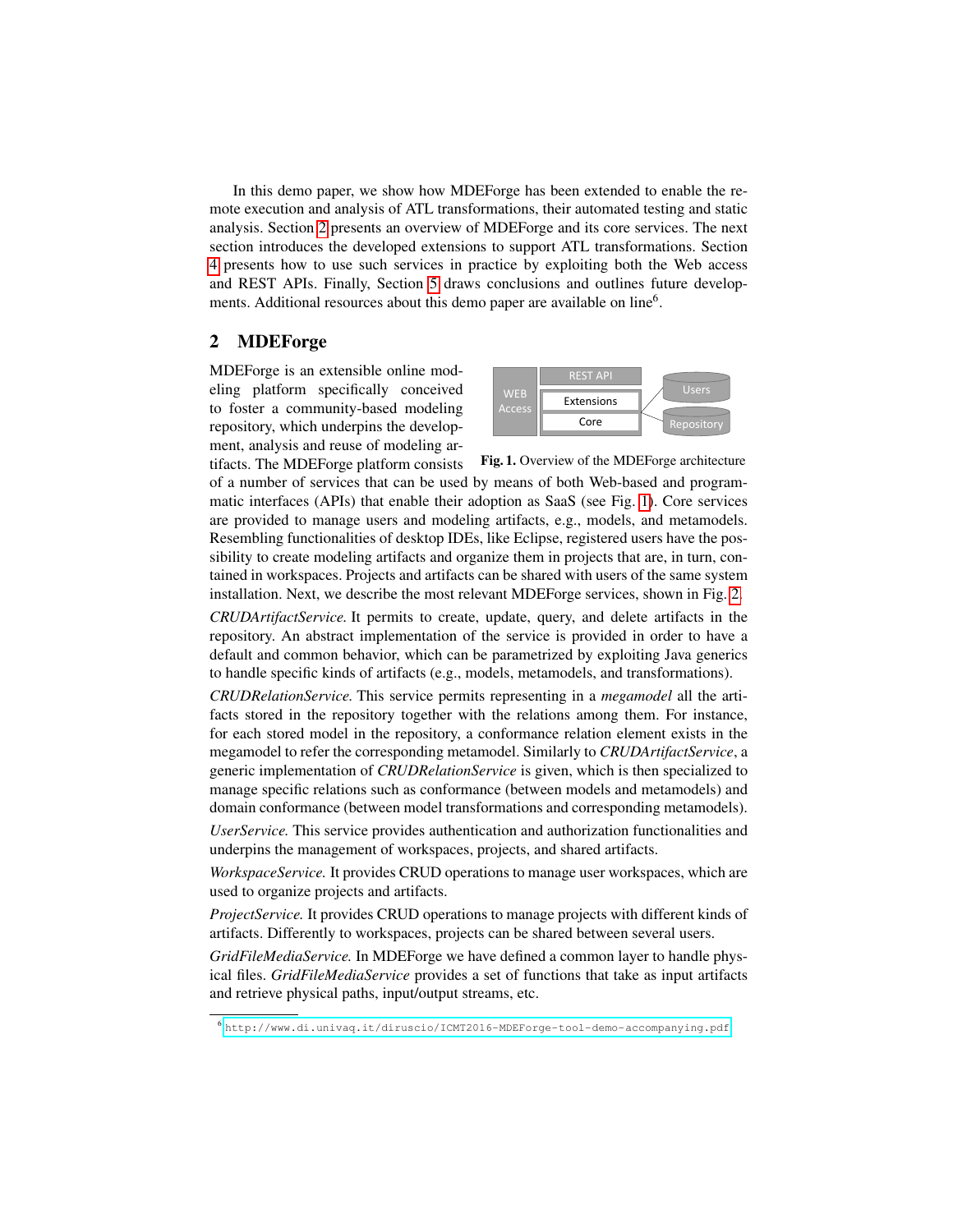| package Data [ R CoreService ]                                                                                                                |                                                                                                                                            |                                                                                                                                                            |                                                                                                                             |  |  |
|-----------------------------------------------------------------------------------------------------------------------------------------------|--------------------------------------------------------------------------------------------------------------------------------------------|------------------------------------------------------------------------------------------------------------------------------------------------------------|-----------------------------------------------------------------------------------------------------------------------------|--|--|
|                                                                                                                                               | <b>CoreBusiness</b>                                                                                                                        |                                                                                                                                                            | <b>RESTController</b>                                                                                                       |  |  |
| IT > Artifact                                                                                                                                 | T > Relation                                                                                                                               | <b>MetricProvider</b>                                                                                                                                      | $T >$ Artifact                                                                                                              |  |  |
| <b>CRUDArtifactService</b><br>+create()<br>+update()<br>+delete()<br>+find functionalities()<br>ProjectService<br>$+$ delete $0$<br>+create() | <b>CRUDRelationService</b><br>+update()<br>+create()<br>+delete()<br>+find functionalities()<br>WorkspaceService<br>+create()<br>+update() | +calculateMetrics()<br>+aetMetrics()<br><b>UserService</b><br>+authenticate()<br>$+create/$<br>+update()<br>$+$ delete $\theta$<br>+find functionalities() | ArtifactPrivateRestController<br>+details()<br>+listPublic()<br>$T >$ Artifact<br>ArtifactPublicRestController<br>+create() |  |  |
| +update()<br>+ find functionalities()<br>SearchProvider<br>+search()<br>+orederedSearch()<br>+extractContent()<br>+createIndex()              | +delete()<br>+find functionalities()<br>SimilarityService<br>GridFileMediaService<br>+calculateSimilarity()<br>+input output operation()   | <b>ClusterService</b><br>+cluster operations()<br>ValidateService<br>+isValid()                                                                            | +update()<br>+listMyArtifact()<br>+listSharedArtifact()<br>+detail()<br>«JavaElement»<br>WorkspaceRESTController            |  |  |
| $T >$ Artifact<br>ArtifactPublicWebController                                                                                                 | WebController<br><b>SearchWebPublicController</b><br><b>ArtifactPrivate</b><br><b>WebController</b><br>+search()                           |                                                                                                                                                            | «JavaElement»<br><b>UserRESTController</b>                                                                                  |  |  |
| +details()<br>+download()<br>+listPublic()<br><b>UserWebController</b>                                                                        | +create()<br>+update()<br>$+$ delete $()$<br>+listSharedArtifact()<br>+listSharedAndPublic()<br>+artifactFromName()                        | +orederedSearch()<br>ProjectWebController<br><b>WorkspaceWebController</b>                                                                                 | «JavaElement»<br>ProjectRESTController                                                                                      |  |  |

<span id="page-3-0"></span>Fig. 2. MDEForge core services

*ClusterService.* In order to mitigate the difficulties related to manual categorization of artifacts, MDEForge provides a clustering technique to group together mutually similar artifacts depending on a proximity measure (implemented by *SimilarityService*), whose definition can be given according to specific search and browsing requirements [\[3\]](#page-7-4).

*MetricProvider.* In order to assess the quality of the stored modelig artifacts, for each kind of artifact it is possible to define (by implementing the method *calculateMetrics*) the corresponding metrics to be calculated [\[7,](#page-7-7)[8\]](#page-7-8).

*SearchProvider.* MDEForge provides common methods to search artifacts. By implementing the *createIndex* method it is possible to customize the search.

## 3 MDEForge extensions for ATL

MDEForge has been extended with support for ATL transformations, including reuse, sharing, execution, analysis and testing. In Sec. [3.1](#page-3-1) we identify the functional requirements that have been considered to implement the extensions, presented in Sec. [3.2.](#page-4-0)

#### <span id="page-3-1"></span>3.1 Functional requirements

The functionalities provided by the MDEForge extensions presented in the next sections have been developed with the aim of fulfilling the requirements described below.

*RQ1 - Create, read, update and delete ATL transformations:* like any kind of artifacts handled by MDEForge, the extension has to permit CRUD operations on ATL transformations. Moreover, the system should manage transformations in *.xmi* and *.atl* formats. When transformations are uploaded the system should take care of compiling them and informing the user in case of errors.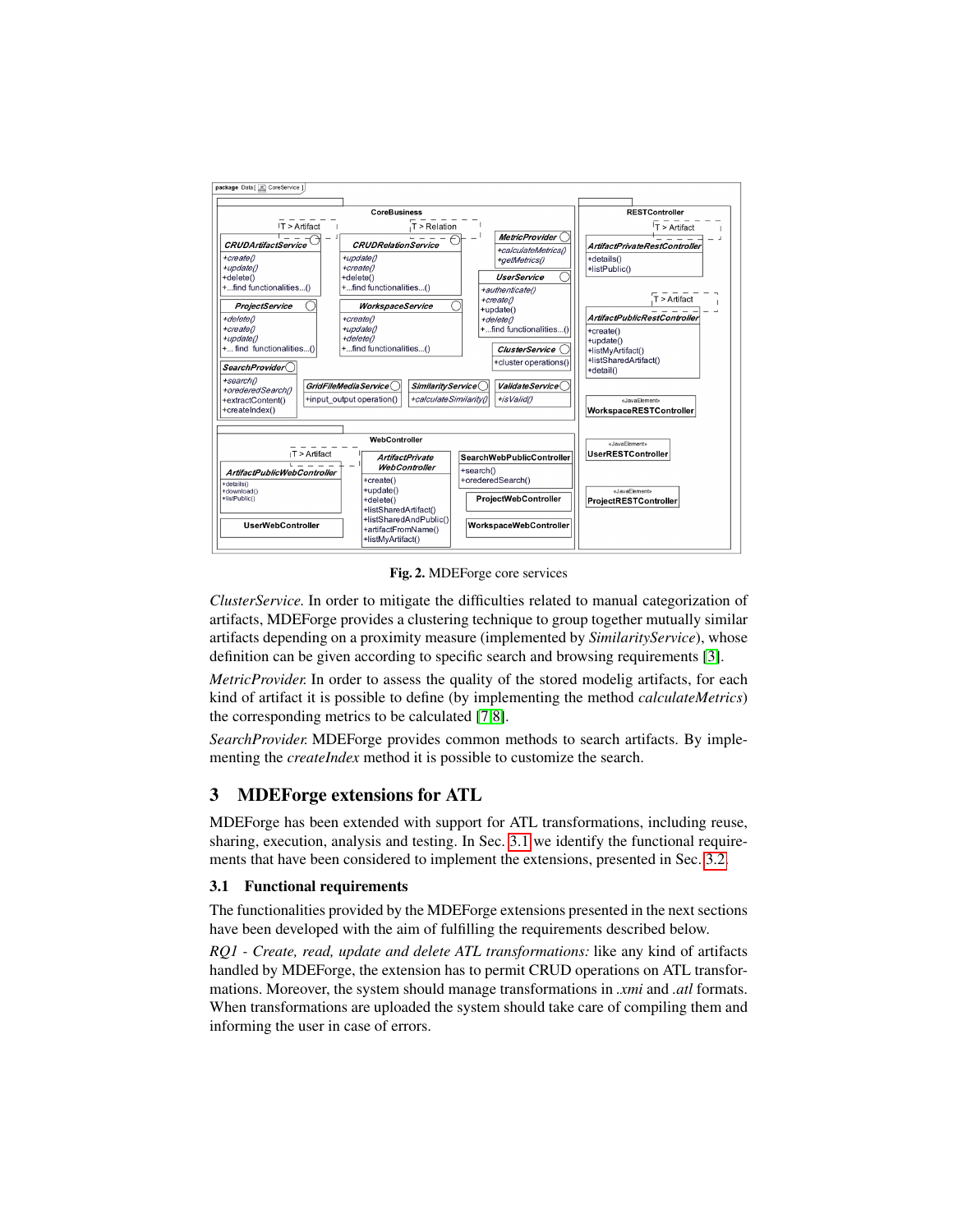*RQ2 - Share ATL transformations:* in order to promote reuse of existing transformations, the system has to provide sharing facilities similar to those of public storage services like Dropbox and Google Drive. Thus, when users upload transformations, they can decide if they have to be private, public or shared with other users.

*RQ3 - Manage megamodeling relations:* when new ATL transformations are uploaded, it is necessary to update the megamodel representing all the artifacts stored in the repository. Thus, specific *domainConformsTo* and *coDomainConformsTo* relations have to be introduced in order to relate the transformations being uploaded with the corresponding source and target metamodels, respectively.

*RQ4 - Search ATL transformations:* the default MDEForge search methods have to be extended in order to enable the specification of advanced queries, e.g., search all ATL transformations that produce models conforming to a specific metamodel.

*RQ5 - Execution of ATL transformations:* in line with the MaaS initiative, MDEForge has to enable the remote execution of ATL transformations. To this end, once an already stored transformation has been selected, it is necessary to upload the source models and validate them with respect to the source metamodels (*RQ5a*), execute the transformation (*RQ5b*), store and return back the result (*RQ5c*).

*RQ6 - Analysis of ATL transformations:* the system should enable the remote analysis of ATL transformations. According to [\[11\]](#page-7-9), the evaluation of specific metrics can give relevant insights and support quality assessment transformations tasks. In particular, static analysis can efficiently reveal problems with no need for transformation execution [\[10\]](#page-7-10). Additionally, testing mechanisms able to generate large sets of test input models can play a key role for exercising transformations and detecting faults [\[2\]](#page-7-11). Thus, the MDE-Forge extensions required to analyse ATL transformations have to enable the calculation of metrics (*RQ6a*), and support their static analysis (*RQ6b*) and testing (*RQ6c*).

*RQ7 - Remote access to the ATL transformation services:* all the previously presented functionalities have to be implemented as services in order to enable their adoption by means of both specific APIs and the MDEForge Web interface.

#### <span id="page-4-0"></span>3.2 ATL services in MDEForge

In order to fulfil the abovementioned requirements, MDEForge has been extended as depicted in Fig. [3.](#page-5-1) In particular, the added interface ATLTransformationService extends the core CRUDArtifactService in order to define ATL specific services i.e., executing and analysing transformations. The implementation of the added interface is given in the new ATLTransformationServiceImpl class, which extends the core CRUDArtifactServiceImpl class and implements also the core interfaces SearchProvider and MetricProvider. The static analysis and the testing services are also defined in ATLTransformationServiceImpl by implementing the new interfaces AnATLyzerService and ATLTransformationTesterService.

The analysis service uses *anATLyzer* [\[10\]](#page-7-10), a static analyser for ATL able to detect over 40 types of errors statically (e.g., rule conflicts, unresolved bindings, uninitialized features). The testing service uses random testing, producing input models via constraint solving and checking for runtime errors and non-conforming target models.

In order to enable the use of ATL services in the MDEForge Web client, the core classes ArtifactPublicWebController and ArtifactPrivateWebController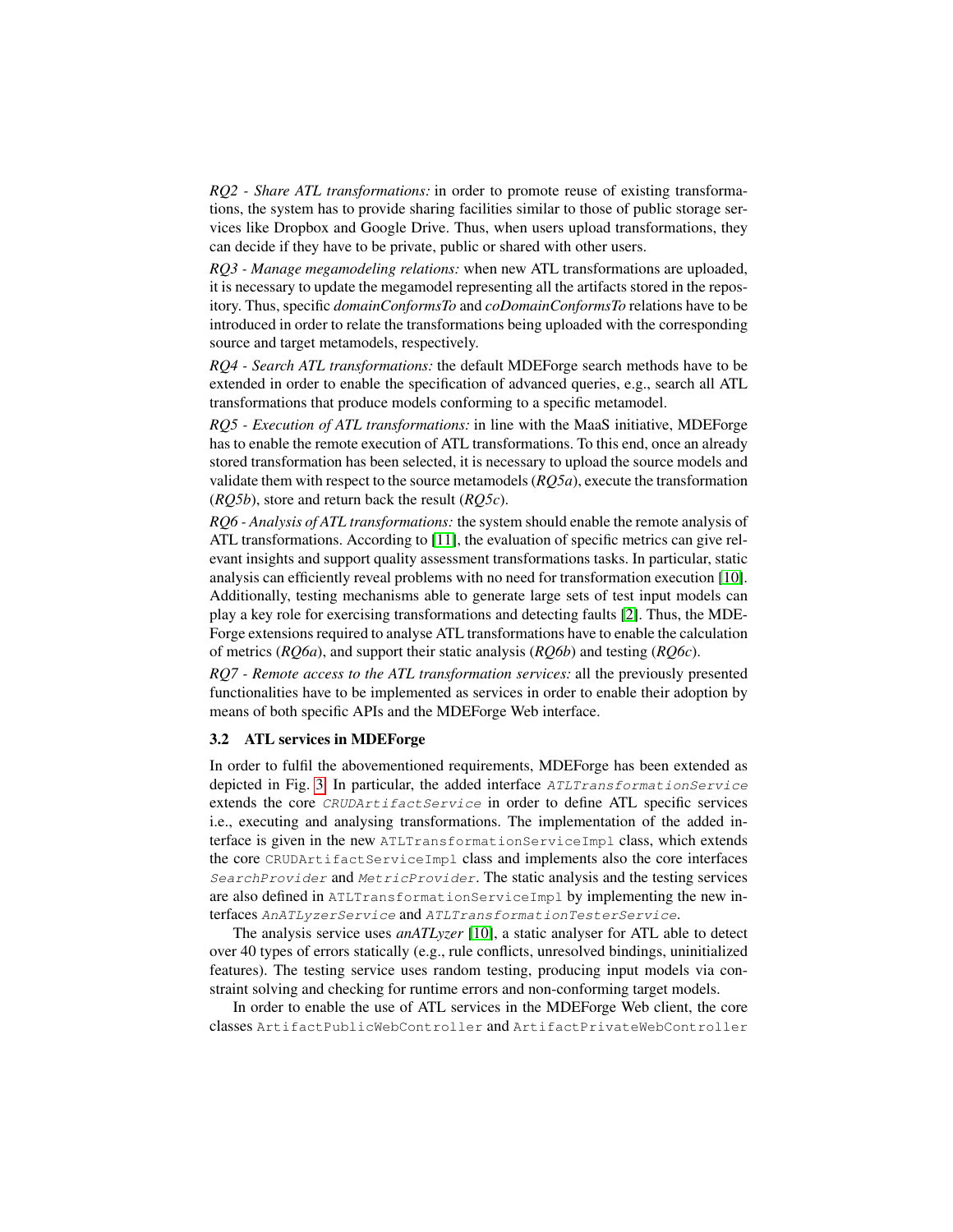

<span id="page-5-1"></span>Fig. 3. MDEForge extensions for ATL

have been extended by new controllers. Similarly, the core REST controllers have been extended to enable the programmatic use of ATL services.

#### <span id="page-5-0"></span>4 Use of ATL services

Next, we show how the added ATL services can be used. Fig. [4](#page-6-0) shows the MDEForge Web page showing details about the *Families2Persons*<sup>7</sup> transformation stored in the repository. On the top of the page, general data of the transformation are shown i.e., the user who has imported it, when it was added to the repository, and the date of the last change. Moreover, the users the transformation has been shared with are also shown.

The outcome of the analysis services is shown in the sections *anATLyzer Transformations errors* and *Test service report*. In the specific example, the former shows an error that might occur at run-time because of the access to the lastName feature that can be undefined. This error has been confirmed by the test service, which has generated three test models that have raised the error at run-time. Test models can be downloaded and explored in order to figure out how to improve the transformations that raised the errors. Model transformations can be remotely executed from the *Execute the Transformation* section. From this section, users can select input models already available in the repository or can upload new ones. Once the input models are selected, the transformation can be executed, and the link to download the generated target model is given back to the user. On the bottom of the page, the system shows metrics calculated over the considered transformation, which can be used for quality assessment.

The ATL services can also be used in a programmatic way by means of a Java client, which makes use of specifically designed REST APIs. The execution of a given ATL transformation can be done as shown in line 23 by exploiting the ATLTransformation-Service, which has been initialized in lines 2-3. The input model to the transformation

<sup>7</sup> <http://www.eclipse.org/atl/atlTransformations/#Families2Persons>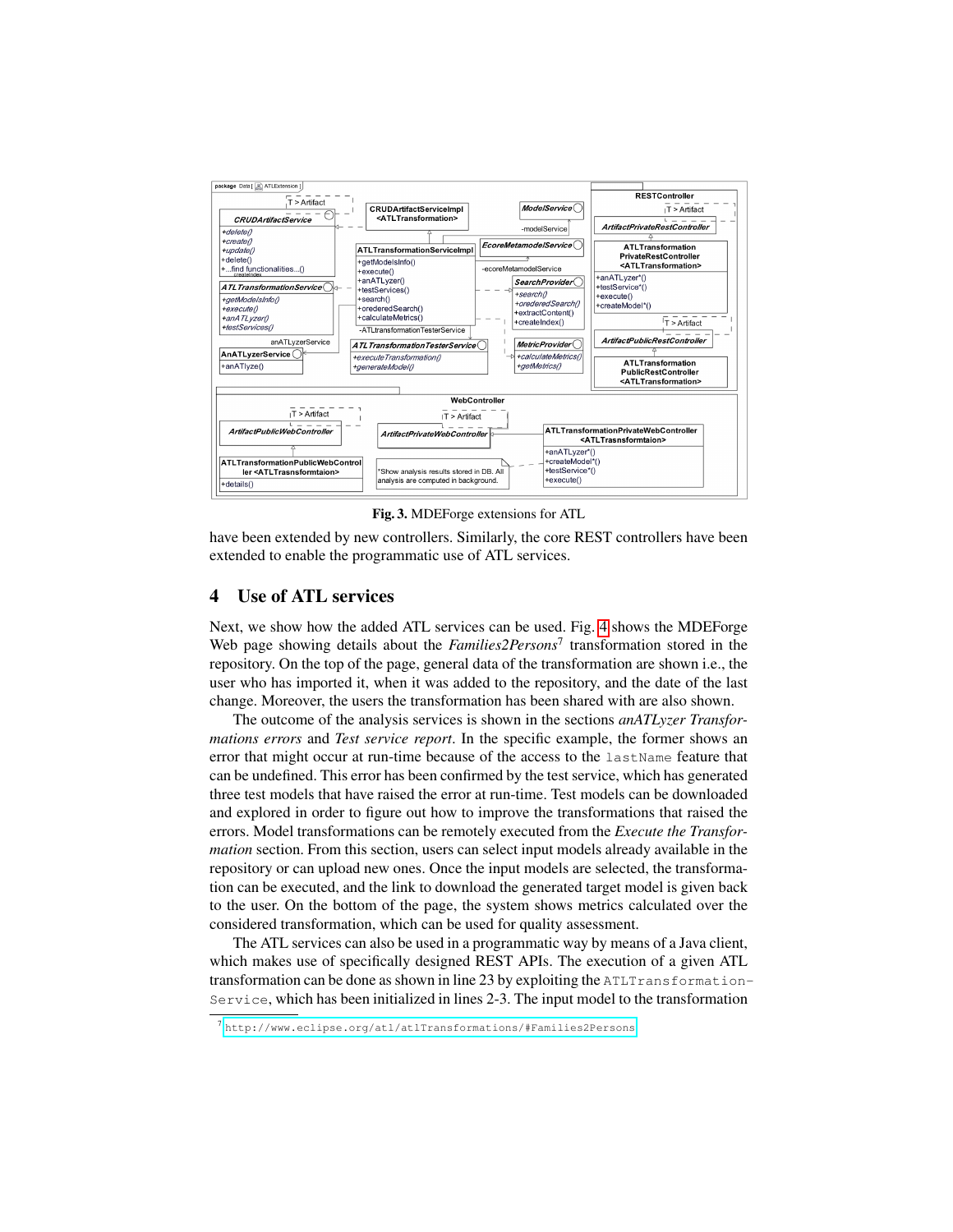| Families2Preson_Demo Private Transformation                                                                                                                                                                                                                                     |                                |                                                                                                             |                    |     |       |               |                                                         |                           |
|---------------------------------------------------------------------------------------------------------------------------------------------------------------------------------------------------------------------------------------------------------------------------------|--------------------------------|-------------------------------------------------------------------------------------------------------------|--------------------|-----|-------|---------------|---------------------------------------------------------|---------------------------|
| Info<br>Artifact                                                                                                                                                                                                                                                                |                                |                                                                                                             |                    |     |       |               |                                                         | Used in 1 projects O      |
| Importer<br>& Admin<br>i Juri Di Rocco<br>juri.dirocco@univaq.it                                                                                                                                                                                                                |                                | <b>Description</b><br><b>Transformation File</b><br>→ Visualize Transformation<br>と Download Transformation |                    |     | Admin | Juri Di Rocco | SHARED USERS team (1 people)⊕<br>juri.dirocco@univaq.it |                           |
| General                                                                                                                                                                                                                                                                         |                                |                                                                                                             |                    |     |       |               | $\mathbf x$                                             |                           |
| Creation Data<br>Last Modified                                                                                                                                                                                                                                                  | 04/03/16 8.35<br>04/03/16 8.35 |                                                                                                             |                    |     |       |               |                                                         |                           |
| anATLyzer Transformation errors                                                                                                                                                                                                                                                 |                                |                                                                                                             |                    |     |       |               |                                                         |                           |
| $\mathbb{A}^\wedge$ Error 1: Possible access to undefined feature                                                                                                                                                                                                               |                                |                                                                                                             |                    |     |       |               |                                                         |                           |
| Status: ERROR CONFIRMED<br>ProblemId: 21<br>Description: Possible access to undefined feature<br>Severity: runtime-error                                                                                                                                                        |                                |                                                                                                             |                    |     |       |               |                                                         |                           |
|                                                                                                                                                                                                                                                                                 |                                |                                                                                                             |                    |     |       |               |                                                         |                           |
| $A^A$ Test 1: Unable to access lastName on OclUndefined                                                                                                                                                                                                                         |                                |                                                                                                             |                    |     |       |               |                                                         |                           |
| $\mathbb{A}^\wedge$ Test 2: Unable to access lastName on OclUndefined<br>executionRaisesException: true<br>executionYieldsIllTarget: false<br>errorKind: EXECUTION_RAISES_EXCEPTION<br>errorMessage: Unable to access lastName on OclUndefined<br>model: 20160304083733m1.model |                                |                                                                                                             |                    |     |       |               |                                                         |                           |
| $\bigtriangleup^{\!\vartriangle}$                                                                                                                                                                                                                                               |                                |                                                                                                             |                    |     |       |               |                                                         |                           |
|                                                                                                                                                                                                                                                                                 |                                |                                                                                                             |                    |     |       |               |                                                         |                           |
| <b>Input Metamodels</b>                                                                                                                                                                                                                                                         |                                | Families2Preson_Demo                                                                                        |                    |     |       |               | <b>Output Metamodels</b>                                |                           |
| Families_Demo                                                                                                                                                                                                                                                                   |                                | Execute Transformation                                                                                      |                    |     |       |               | Person_Demo                                             |                           |
|                                                                                                                                                                                                                                                                                 |                                |                                                                                                             |                    |     |       |               |                                                         |                           |
|                                                                                                                                                                                                                                                                                 |                                |                                                                                                             |                    |     |       |               | Value                                                   |                           |
| Test service report<br><b>III</b> Execute the Transformation<br><b>Metrics</b><br>Name                                                                                                                                                                                          |                                |                                                                                                             | <b>Description</b> | Max | Min   | Avg           | Median                                                  | <b>Standard Deviation</b> |

<span id="page-6-0"></span>Fig. 4. ATL transformation details page

is retrieved in lines 9-11. To this end, the EcoreMetamodelService initialized in lines 4-5 is exploited. The analysis services can be applied on the loaded transformation as done in lines 18-20. It is important to remark that the execution of the analysis services can be time consuming, thus if the results are already available (because of previous executions) then they are given back immediately, otherwise the service executions are scheduled and the user is informed as soon as the results are available.

Listing 1.1. Use of ATL services in a programmatic way

| 1//Init client services                                                                   |
|-------------------------------------------------------------------------------------------|
| 2ATLTransformationService atlClientService =                                              |
| 3 new ATLTransformationService(" <server url="">", "<user", "<pw="">");</user",></server> |
| 4EcoreMetamodelService ecoreClientService =                                               |
| 5 new EcoreMetamodelService (" <server url="">", "<user", "<pw="">");</user",></server>   |
| 6EcoreMetamodel families= ecoreClientService.getEcoreMetamodelByName("Families");         |
| $7^{\circ}$                                                                               |